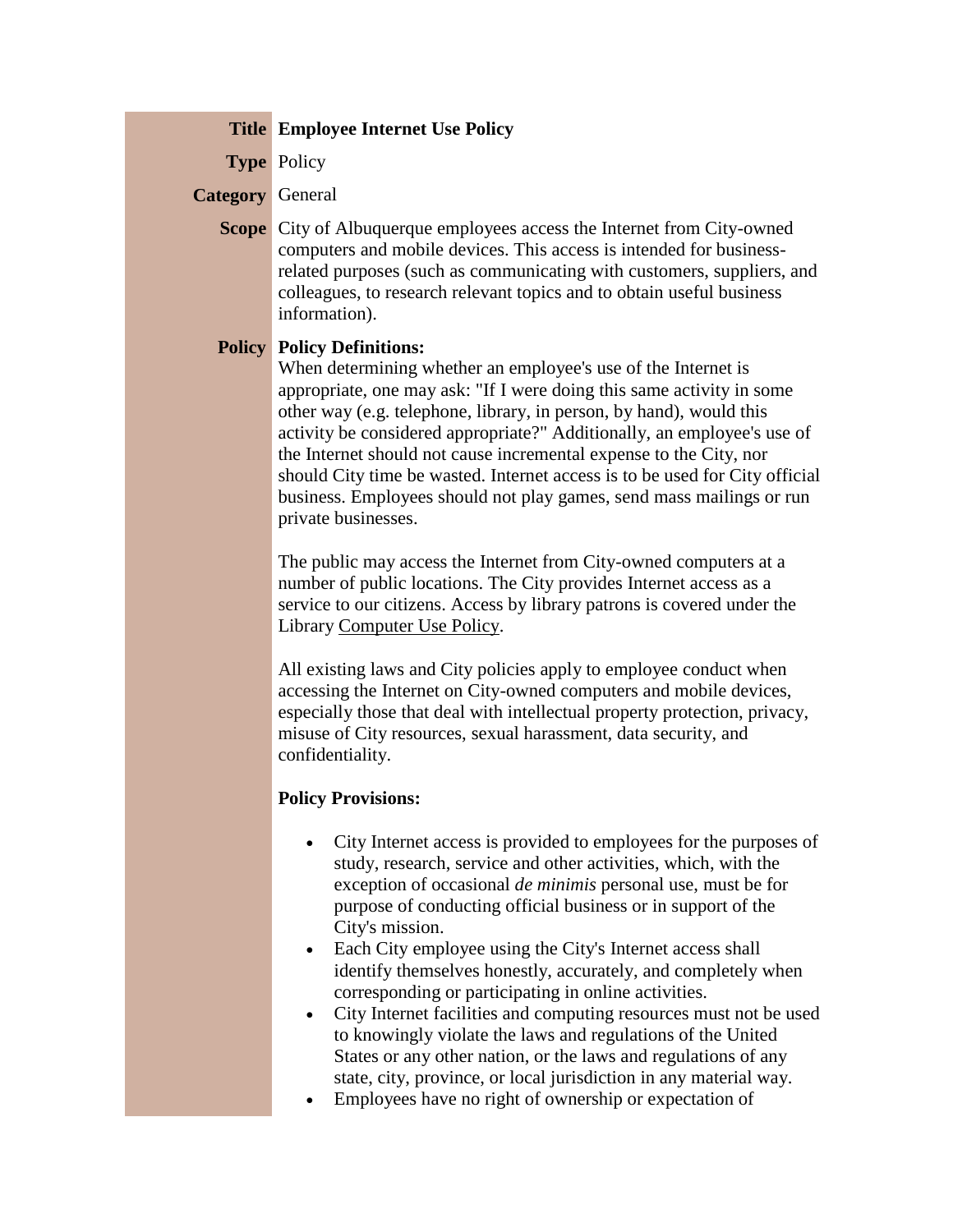personal privacy as to their City Internet usage. It is possible to monitor Internet usage, and the City reserves the right to inspect any and all network traffic and files stored on City resources. The City reserves the right, without notice, to limit or restrict any employee's Internet usage.

- Offensive content may not be accessed, displayed, archived, stored, distributed, edited, or recorded using City network, printing, or computing resources. Offensive content includes, but is not limited to, pornography, sexual comments or images, profanity, racial slurs, gender-specific comments, or any content that can reasonably offend someone on the basis of sex, race, color, religion, national origin, age, sexual orientation, gender identity, mental or physical disability, veteran status or any protected status of an individual or that individual's relatives or associates. Any content that may be interpreted as libelous, defamatory or slanderous is prohibited.
- City Internet access shall not be used to conduct personal business, play computer games, gamble, run a business, conduct political campaigns, for personal gain, or to take part in any prohibited or illegal activity.
- No employee may use City Internet access to post a message to an Internet message board, chat room, "weblog," "listserv," or other Internet communication facility, except in the conduct of official business or support of the City's mission. The message must clearly identify the author as a City employee, by name, with the employee's official return City e-mail address or other contact information. Any opinions expressed must include a disclaimer stating that the opinions are those of the author and not necessarily those of the City of Albuquerque.
- Nothing in this policy shall be construed as requiring the City to provide any technical resources or assistance in support of any Internet use which is not directly related to the conduct of official City business.
- No employee may use City facilities knowingly to download or distribute pirated software or data. Any software or files downloaded via the Internet may be used only in ways that are consistent with their licenses or copyrights.
- No employee may use City facilities to monitor use of City computing or network resources by any other individual, or perform any probing, scanning, "sniffing," or vulnerability testing, except as otherwise provided by City policies or law.
- No employee may use the City's Internet facilities to deliberately propagate any virus, worm, Trojan horse, trap-door, or backdoor program code or knowingly disable or overload any computer system, network, or to circumvent any system intended to protect the privacy or security of another user.